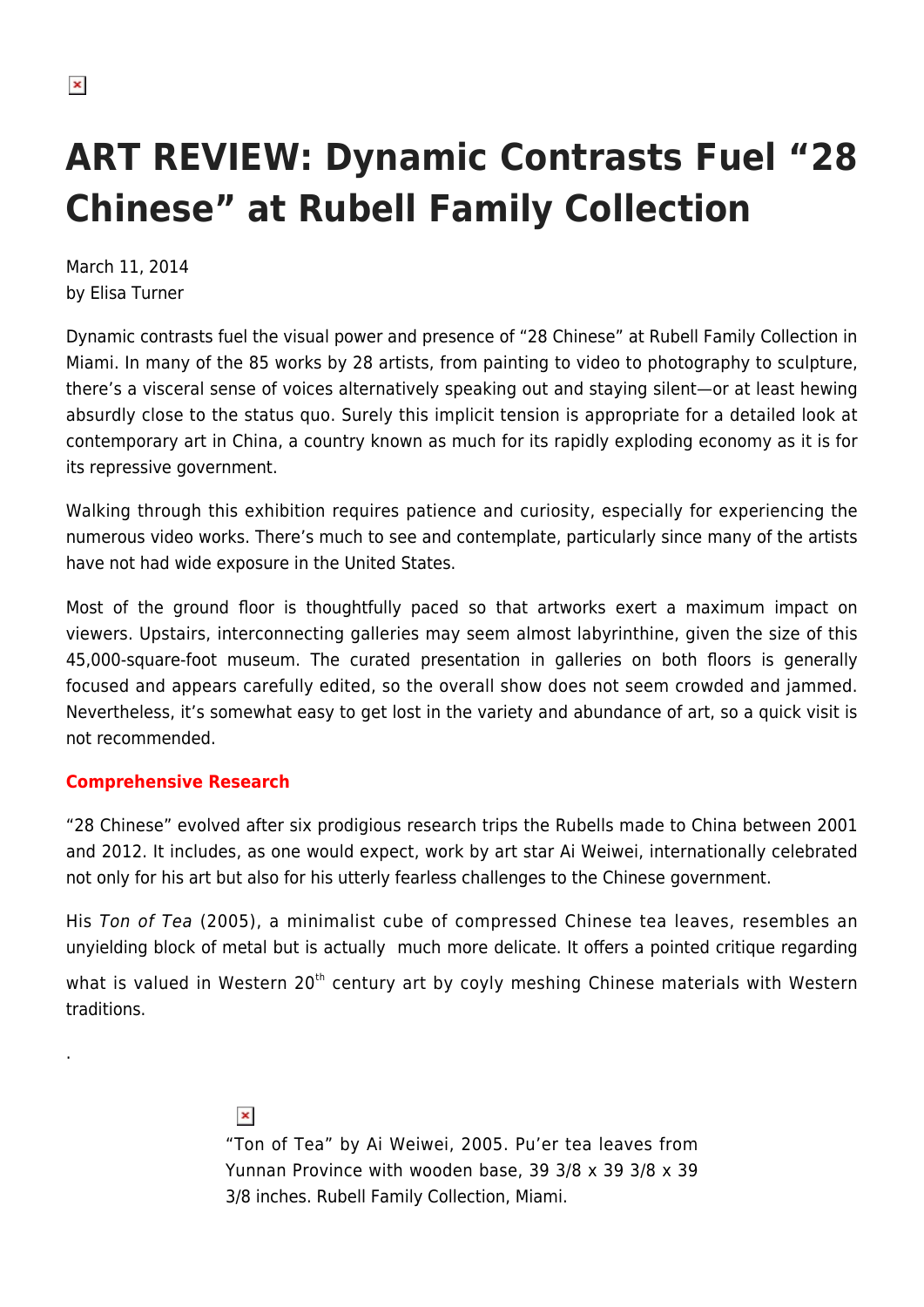Many of the artists in the exhibition have had far less exposure in the West. To complete their research, the Rubells made 100 studio visits in various cities.

Regarding these studio visits, as Mera Rubell explains in an interview in the catalog, "every artist knew we were coming to meet them; it was an interaction. Hopefully, in every interaction we had, it was not just about us evaluating them. It was a real conversation about them and us … It was a real conversation about art; it was a conversation about China."

We hear "constantly about its global economic ambitions and its pivotal role in the  $21<sup>st</sup>$  Century," Jason Rubell says of China in the same interview, "so it's fascinating to delve into a young art scene and see how that art reflects a country's ambitions, issues and desires. It's also intriguing to see how Chinese art relates to Western contemporary art."

### **Strategies for Artistic Expression**

.

Their close research into the country's young art scene reveals strategies for artistic expression within a society in which freedom of speech is typically nothing more than a distant fantasy. Irony is often paramount.

Consider, for example, the performances of Hu Xiangqian, whose antic body language suggests a stand-up comic in New York performing on the street or in a park. Meanwhile, what he says, translated in English subtitles in his three-channel video Xiangqian Art Museum I,II,III (2010), recounts horrific encounters with military power. The work's title, a fictitious art museum named for the artist himself, brings another level of caustic irony to the conversation this work is clearly meant to provoke.

Another vivid theme plays out in the imagery driving numerous artworks: scenes of human bodies, often naked, in odd, risky situations. Imagery highlighting the body's fleshy vulnerability, as well as its sensuality, often implies dangerous or deadly consequences within the show's subtle and not-sosubtle references to brute force. Some artists create disturbing animal imagery as apparent metaphors for human rights abuses.

### **Tackling Repression**

.

A harrowing example of such art is the archival inkjet print Unnamed Room No. 2 (2006) by Chen Wei. It shows a man slumped on a small desk, a bottle of ink overturned and spilled on his face, arm, and down his leg. The dark ink bears a suspicious resemblance to blood. The man appears to be bloodied, bruised and dying if not actually dead. The staged photograph could be a meticulously documented crime scene, also acknowledging Western practice of staged photographs by contemporary artists, such as Cindy Sherman and Gregory Crewdson.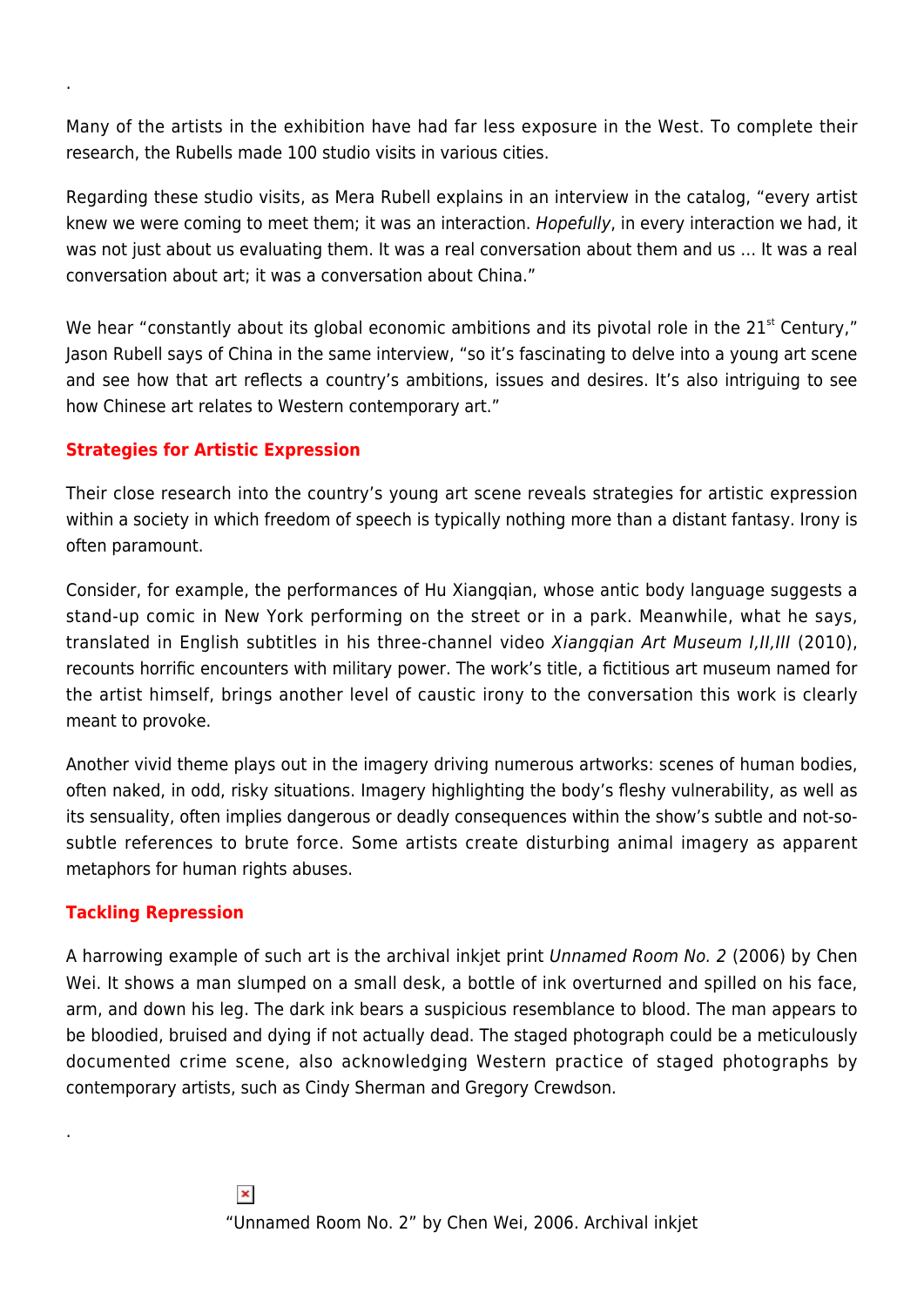print, Ed. 3/8, 59 x 43 1/4 inches. Rubell Family Collection, Miami.

Still, the lethal intensity of this work and its response to life under totalitarianism cannot be denied. Clearly, the man's attempts to express his thoughts by writing them down have been halted in a brutal way. Chen Wei's Sand and Nobody No. 1 (2007), an archival inkjet print, again shows a man whose facial features are hidden in another mysterious, dehumanizing position in a claustrophobic room crammed with books and magazines. Both works evoke narratives of forced silence, of words obscured.

The disconcerting presence of He Xiangyu's The Death of Marat (2011) spurs another eerie allusion to Western art traditions. Reminiscent of hyperrealistic sculpture by Duane Hanson and John De Andrea, The Death of Marat also alludes to the iconic 1783 painting The Death of Marat by Jacques-Louis David, which depicts the murder of an outspoken opponent of French aristocracy.

He Xiangyu depicts a deathly rigid Ai Weiwei lying on his stomach on the floor, his distinctive face only partly visible. While it might seem unreasonable to draw parallels between today's China and

the Reign of Terror in late 18<sup>th</sup> Century France, one can only hope that this sculpture does not become horribly prescient.

 $\pmb{\times}$ 

.

.

.

.

"The Death of Marat" by He Xiangyu, 2011. Fiberglass, silicone, fabric, human hair and leather, Ed.  $1/3$ ,  $13 \times 80$   $1/2 \times 33$   $1/2$  inches. Rubell Family Collection, Miami.

Lushly colored yet unnerving and chilling, the nearly 15-minute video Blithe Tragedy (2011) by Huang Ran shows a captor leading his captive by a rope through a picturesque forest until darkness engulfs them both. With a Pinocchio-like nose, the captor, whose face is smeared with white paint, looks grim and ghoulish in black robes and marches stolidly while carrying a black flag. A gold and leather muzzle covers the mouth of the captive; he also wears scanty, bizarre garb suggesting S&M gear.

In the video are scenes of bodies shoveled into a closet, presumably after being tortured and executed. This video seems emblematic of a dysfunctional, moribund society partially cloaked in the rarefied, deceptive gloss of a Western fairy tale.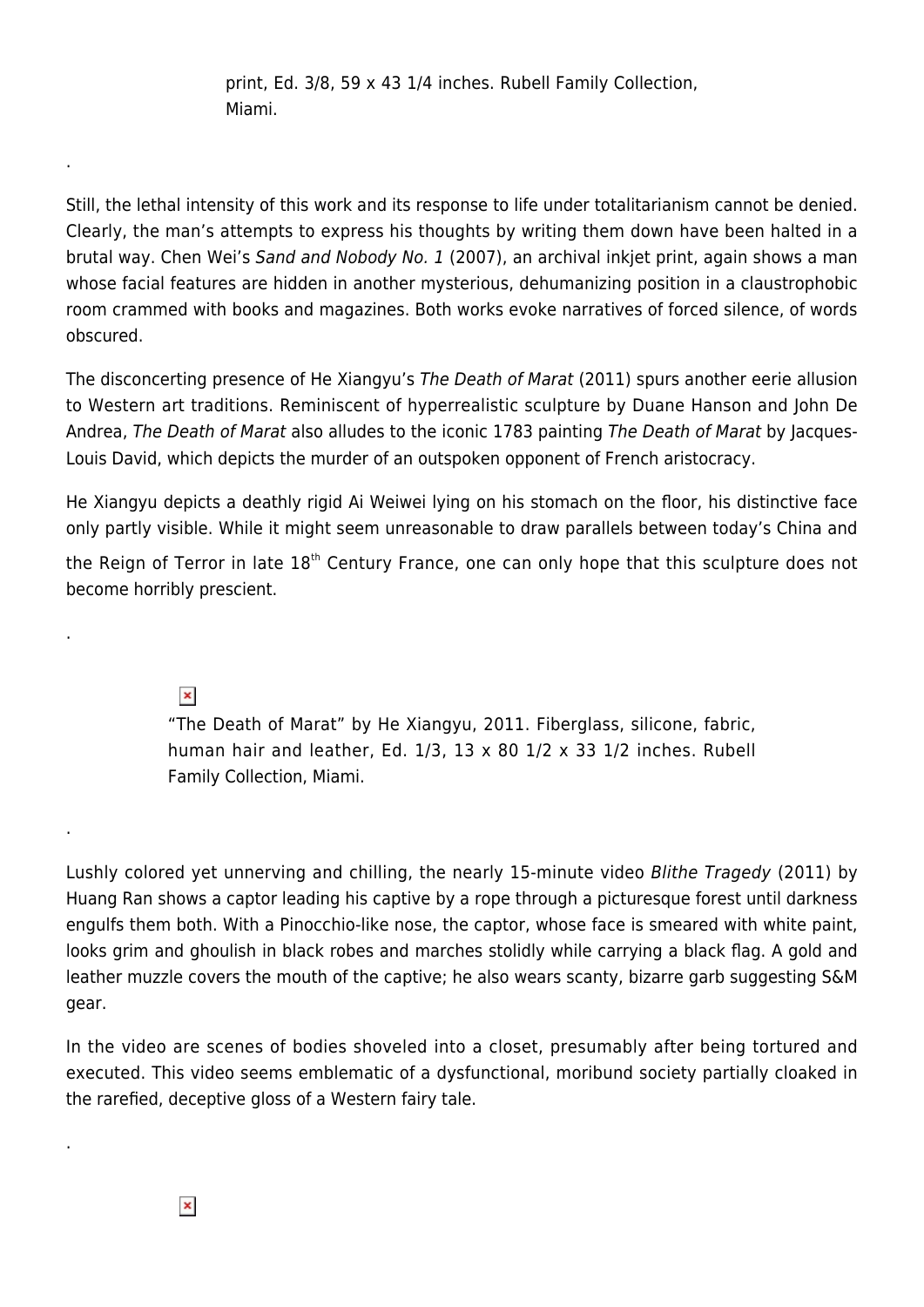"Blithe Tragedy" by Huang Ran, 2011. Single-channel video (color, sound), Ed. 1/5, duration: 14 min. 56 sec., Rubell Family Collection, Miami.

#### **Geometric Abstraction**

.

.

.

.

.

Artworks by Shang Yixin, Wang Guangle, Zhu Jinshi and others employ geometric abstraction to reflect, in more coded ways, conditions of making art in cosmopolitan China, where digital advances are ubiquitous. Xie Molin created a triaxial device to carve out drawings, previously programmed on a computer, on painted canvas. Perfectly etched patterns of white, tiny, waving lines in Gradation No. 3 (2012) are disorienting to examine for more than a few seconds.

> $\pmb{\times}$ "Gradation No. 3" by Xie Molin, 2012. Acrylic on canvas, 68 7/8 x 171 5/8 inches. Rubell Family Collection, Miami.

Vibrant abstract paintings by Liu Wei evoke both a crowded skyline and computer circuit boards, with dense overlays of precisely constructed grids of loud, saturated color. His paintings, such as Liberation No. 1 (2013), lead the eye among pulsating, pixilated shapes and shadows, places of ongoing change.

Barbara Pollack profiled Liu Wei in her February 2014 ARTnews article, *[China's Trickster Mixer-](http://www.artnews.com/2014/02/26/liu-wei-chinas-trickster-mixer-upper-artist/)*[Upper](http://www.artnews.com/2014/02/26/liu-wei-chinas-trickster-mixer-upper-artist/). According to her piece, political critique doesn't appear to be a primary focus. "Liu Wei and his friends," she writes, "appreciated the irony that, as a generation trained on realist painting, they were now making works that questioned what is real and what is not, reflecting the rapidly changing conditions in China as it evolved into a capitalist market economy."

In the catalog for "28 Chinese," Lui Wei writes, "In painting, sculpture, and installation, I give shape to the world around us, offering an acute visual commentary on underlying ideologies. My works have no specific meaning—this is left for the audience to decide."

> $\pmb{\times}$ "Liberation No.1" by Liu Wei, 2013. Oil on canvas, 118 x 212 1/2 inches. Rubell Family Collection, Miami.

"28 Chinese" offers a bold foray into the brave new world of Chinese contemporary art, providing viewers a considered look at the range of work now being produced in China. The ambitious scope